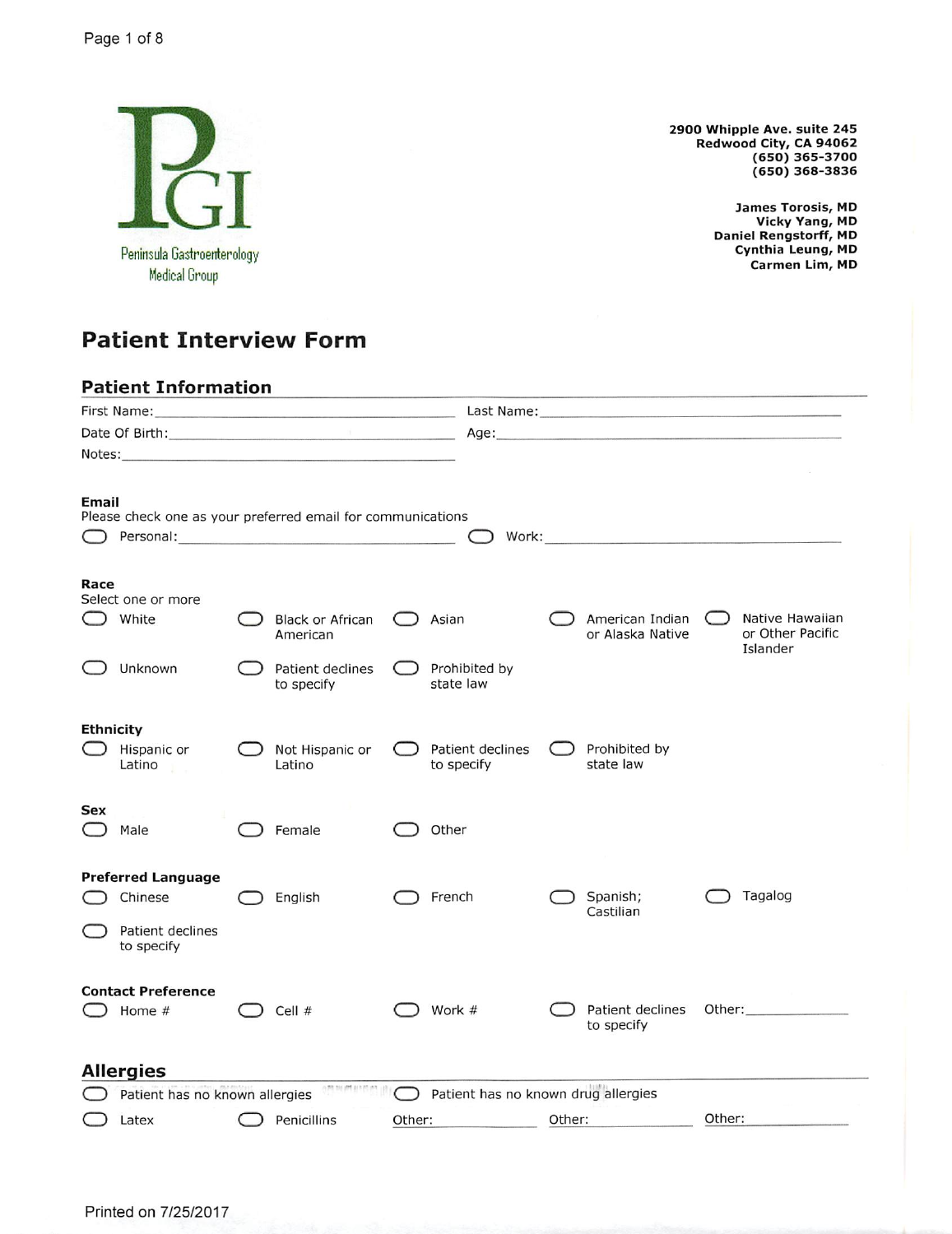| <b>Current Medications</b>                      |        |                                           |           |                                                       |        |                                                 |            |                                   |
|-------------------------------------------------|--------|-------------------------------------------|-----------|-------------------------------------------------------|--------|-------------------------------------------------|------------|-----------------------------------|
| None                                            |        |                                           |           |                                                       |        |                                                 |            |                                   |
| Name                                            |        | <b>Dose</b>                               |           |                                                       |        | How taken?                                      |            |                                   |
|                                                 |        |                                           |           |                                                       |        |                                                 |            |                                   |
|                                                 |        |                                           |           |                                                       |        |                                                 |            |                                   |
|                                                 |        |                                           |           |                                                       |        |                                                 |            |                                   |
|                                                 |        |                                           |           |                                                       |        |                                                 |            |                                   |
|                                                 |        |                                           |           |                                                       |        |                                                 |            |                                   |
|                                                 |        |                                           |           |                                                       |        |                                                 |            |                                   |
|                                                 |        |                                           |           |                                                       |        |                                                 |            |                                   |
|                                                 |        |                                           |           |                                                       |        |                                                 |            |                                   |
|                                                 |        |                                           |           |                                                       |        |                                                 |            |                                   |
| <b>Immunizations</b>                            |        |                                           |           |                                                       |        |                                                 |            |                                   |
| None                                            |        |                                           |           |                                                       |        |                                                 |            |                                   |
| $\bigcirc$ Hep A, adult $\bigcirc$ Hep B, adult |        |                                           |           |                                                       |        |                                                 |            |                                   |
| When: When: When:                               |        |                                           |           |                                                       |        |                                                 |            |                                   |
|                                                 |        |                                           |           |                                                       |        |                                                 |            |                                   |
| <b>Diagnostic Studies/Tests</b>                 |        |                                           |           |                                                       |        |                                                 |            |                                   |
| None<br>$\Box$                                  |        |                                           |           |                                                       |        |                                                 |            |                                   |
| $\bigcirc$ Colonoscopy                          |        | $\bigcirc$ Endoscopy                      |           | Sigmoidoscopy                                         |        | Abdominal<br><b>Ultrasound</b>                  |            | CT Abdomen<br>When: $\frac{1}{2}$ |
| When: ________________                          |        |                                           |           |                                                       |        | When: $\frac{1}{2}$                             |            |                                   |
| <b>MRI</b>                                      | Other: | the company of the company of the company |           |                                                       |        |                                                 |            |                                   |
|                                                 |        |                                           |           |                                                       |        |                                                 |            |                                   |
| <b>Past or Present Medical Conditions</b>       |        |                                           |           |                                                       |        |                                                 |            |                                   |
| $\bigcirc$ None                                 |        |                                           |           |                                                       |        |                                                 |            |                                   |
| <b>GASTROINTESTINAL: CO</b> Acid Reflux         |        |                                           |           | ◯ Crohn's Disease ◯ Ulcerative Colitis ◯ Colon cancer |        |                                                 |            |                                   |
|                                                 |        | Colon polyps                              | $\bigcap$ |                                                       |        | Diverticulitis/Diverticulosis (C) Gastric Ulcer |            |                                   |
|                                                 |        | Gastritis                                 |           | Hepatitis B $\qquad \qquad$ IBS                       |        |                                                 |            | C Cirrhosis                       |
|                                                 |        | <b>Hepatitis C</b>                        |           |                                                       |        |                                                 |            |                                   |
| <b>CARDIOVASCULAR:</b>                          |        | Arrhythmia                                |           | Congestive<br><b>Heart Failure</b>                    |        | High blood<br>pressure                          |            | <b>Heart Attack</b>               |
|                                                 |        | Hyperlipidemia                            |           |                                                       |        |                                                 |            |                                   |
| <b>PULMONARY:</b>                               |        | Asthma                                    |           | C.O.P.D.                                              |        | Sleep Apnea                                     |            |                                   |
|                                                 |        |                                           |           | Osteoarthritis                                        |        | w/CPAP<br><b>Spine Disease</b>                  |            |                                   |
| <b>MUSCULOSKELETAL:</b>                         |        | Rheumatoid<br>arthritis                   |           |                                                       |        |                                                 |            |                                   |
| <b>ENDOCRINE:</b>                               |        | <b>Diabetes</b>                           |           | <b>Thyroid Disorder</b>                               |        |                                                 |            |                                   |
|                                                 | - 11   | <b>Mellitus</b><br>Anemia                 |           | Bleeding                                              |        |                                                 |            |                                   |
| <b>HEMATOLOGICAL:</b>                           |        |                                           |           | Problems                                              |        |                                                 |            |                                   |
| NEUROPSYCHIATRIC: O                             |        | Depression                                |           | Anxiety                                               |        | <b>Bipolar Disorder</b>                         | - (      ) | Parkinson's                       |
|                                                 |        | <b>Seizures</b>                           |           | Stroke or<br>Paralysis                                |        |                                                 |            |                                   |
| <b>OTHER:</b>                                   | Other: |                                           | Other:    |                                                       | Other: |                                                 |            |                                   |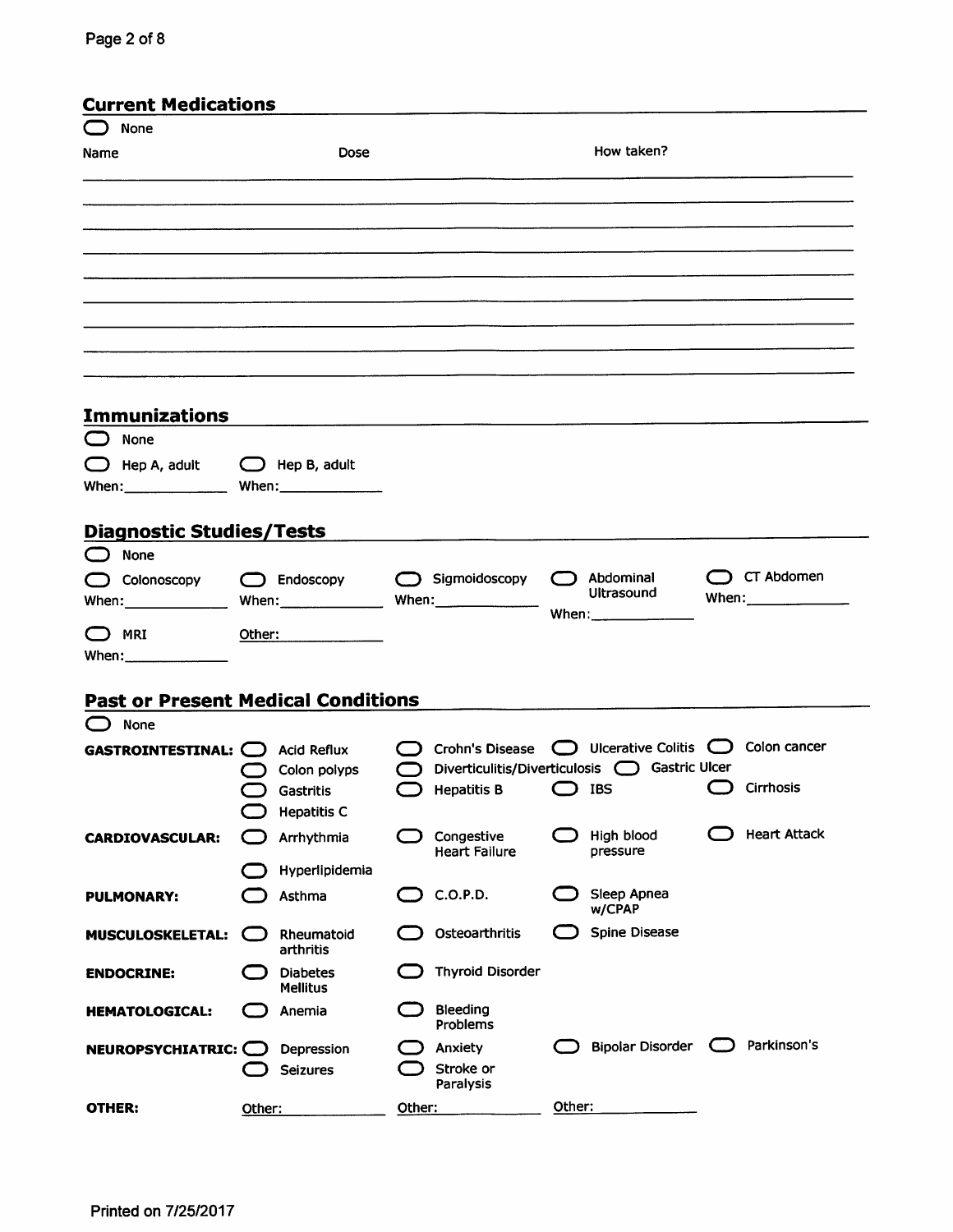| <b>Previous Procedures</b> |  |  |  |
|----------------------------|--|--|--|
|----------------------------|--|--|--|

| None                                                                                                                                                                                                                                                                                                                  |                 |                                       |                                     |     |                                                                                                                                                                                                                                      |        |                           |
|-----------------------------------------------------------------------------------------------------------------------------------------------------------------------------------------------------------------------------------------------------------------------------------------------------------------------|-----------------|---------------------------------------|-------------------------------------|-----|--------------------------------------------------------------------------------------------------------------------------------------------------------------------------------------------------------------------------------------|--------|---------------------------|
| Appendectomy<br>- 1                                                                                                                                                                                                                                                                                                   | $\bigcap$ Joint |                                       | ◯ Colon Resection ◯ Gastric By-Pass |     |                                                                                                                                                                                                                                      |        | ( Mastectomy              |
| When: $\frac{1}{2}$ when:                                                                                                                                                                                                                                                                                             |                 | Replacement<br>When: $\frac{1}{2}$    | When: $\frac{1}{2}$ when:           |     | When: $\frac{1}{2}$                                                                                                                                                                                                                  |        |                           |
| Open Heart<br>Surgery-                                                                                                                                                                                                                                                                                                |                 | $\Box$ Pace Maker<br>placement        | $\bigcirc$ Coronary stent<br>placed |     | $\Box$ AICD or internal<br>defibrillator                                                                                                                                                                                             |        | ◯ Gallbladder<br>removed  |
| When: $\frac{1}{2}$ $\frac{1}{2}$ $\frac{1}{2}$ $\frac{1}{2}$ $\frac{1}{2}$ $\frac{1}{2}$ $\frac{1}{2}$ $\frac{1}{2}$ $\frac{1}{2}$ $\frac{1}{2}$ $\frac{1}{2}$ $\frac{1}{2}$ $\frac{1}{2}$ $\frac{1}{2}$ $\frac{1}{2}$ $\frac{1}{2}$ $\frac{1}{2}$ $\frac{1}{2}$ $\frac{1}{2}$ $\frac{1}{2}$ $\frac{1}{2}$ $\frac{1$ |                 | When: $\sqrt{2}$                      |                                     |     | When: $\frac{1}{2}$ when:                                                                                                                                                                                                            |        | When: $\frac{1}{2}$ when: |
| $\Box$ Hysterectomy                                                                                                                                                                                                                                                                                                   |                 | Other: _____________                  | Other: _______________              |     | Other: <b>with a contract of the contract of the contract of the contract of the contract of the contract of the contract of the contract of the contract of the contract of the contract of the contract of the contract of the</b> |        | Other: ______________     |
| Other: ______________                                                                                                                                                                                                                                                                                                 |                 |                                       | Other: ______________               |     | Other: _____________                                                                                                                                                                                                                 | Other: |                           |
|                                                                                                                                                                                                                                                                                                                       |                 |                                       |                                     |     |                                                                                                                                                                                                                                      |        |                           |
| Social History <b>Communist Communist Communist Communist Communist Communist Communist Communist Communist Communist Communist Communist Communist Communist Communist Communist Communist Communist Communist Communist Commun</b>                                                                                  |                 |                                       |                                     |     |                                                                                                                                                                                                                                      |        |                           |
|                                                                                                                                                                                                                                                                                                                       |                 |                                       |                                     |     |                                                                                                                                                                                                                                      |        |                           |
|                                                                                                                                                                                                                                                                                                                       |                 |                                       |                                     |     |                                                                                                                                                                                                                                      |        |                           |
| <b>Marital Status</b><br>Single<br>Civil Union                                                                                                                                                                                                                                                                        |                 | Married<br>Other                      | <b>Divorced</b>                     |     | Separated                                                                                                                                                                                                                            |        | Widowed                   |
| <b>Alcohol</b><br>None                                                                                                                                                                                                                                                                                                |                 |                                       |                                     |     |                                                                                                                                                                                                                                      |        |                           |
| <b>Type</b>                                                                                                                                                                                                                                                                                                           |                 | <b>Number</b>                         |                                     |     | Frequency                                                                                                                                                                                                                            |        |                           |
| <b>Beer</b><br>Wine                                                                                                                                                                                                                                                                                                   |                 |                                       |                                     |     |                                                                                                                                                                                                                                      |        |                           |
| <b>Liquor or Spirits</b>                                                                                                                                                                                                                                                                                              |                 |                                       |                                     |     |                                                                                                                                                                                                                                      |        |                           |
|                                                                                                                                                                                                                                                                                                                       |                 |                                       |                                     |     |                                                                                                                                                                                                                                      |        |                           |
| <b>Caffeine</b>                                                                                                                                                                                                                                                                                                       |                 |                                       |                                     |     |                                                                                                                                                                                                                                      |        |                           |
| None                                                                                                                                                                                                                                                                                                                  |                 |                                       |                                     |     |                                                                                                                                                                                                                                      |        |                           |
| Coffee                                                                                                                                                                                                                                                                                                                |                 | Soda                                  | Tea                                 | ( ) | <b>Energy Drinks</b>                                                                                                                                                                                                                 | O      | Less than 2 per<br>day    |
| 2-5 per day                                                                                                                                                                                                                                                                                                           |                 | More than 5 per<br>day                |                                     |     |                                                                                                                                                                                                                                      |        |                           |
| <b>Tobacco</b>                                                                                                                                                                                                                                                                                                        |                 |                                       |                                     |     |                                                                                                                                                                                                                                      |        |                           |
| <b>Smoking Status</b>                                                                                                                                                                                                                                                                                                 |                 | Current every                         | Current some                        |     | Former smoker                                                                                                                                                                                                                        |        | Never smoker              |
|                                                                                                                                                                                                                                                                                                                       |                 | day smoker<br>Smoker, current         | day smoker<br>Light tobacco         |     | Heavy tobacco                                                                                                                                                                                                                        |        | Unknown if ever           |
|                                                                                                                                                                                                                                                                                                                       |                 | status unknown                        | smoker                              |     | smoker                                                                                                                                                                                                                               |        | smoked                    |
| Type                                                                                                                                                                                                                                                                                                                  |                 | Started                               |                                     |     |                                                                                                                                                                                                                                      |        |                           |
|                                                                                                                                                                                                                                                                                                                       |                 |                                       |                                     |     |                                                                                                                                                                                                                                      |        |                           |
| <b>Drug Use</b><br>None                                                                                                                                                                                                                                                                                               |                 |                                       |                                     |     |                                                                                                                                                                                                                                      |        |                           |
| Marijuana                                                                                                                                                                                                                                                                                                             |                 | Intravenous<br>Drugs/Illicit<br>drugs |                                     |     |                                                                                                                                                                                                                                      |        |                           |
| <b>Exercise</b>                                                                                                                                                                                                                                                                                                       |                 |                                       |                                     |     |                                                                                                                                                                                                                                      |        |                           |
| None                                                                                                                                                                                                                                                                                                                  |                 |                                       |                                     |     |                                                                                                                                                                                                                                      |        |                           |
| Type                                                                                                                                                                                                                                                                                                                  |                 | Quantity                              |                                     |     | Frequency                                                                                                                                                                                                                            |        |                           |
| Yes                                                                                                                                                                                                                                                                                                                   |                 |                                       |                                     |     |                                                                                                                                                                                                                                      |        |                           |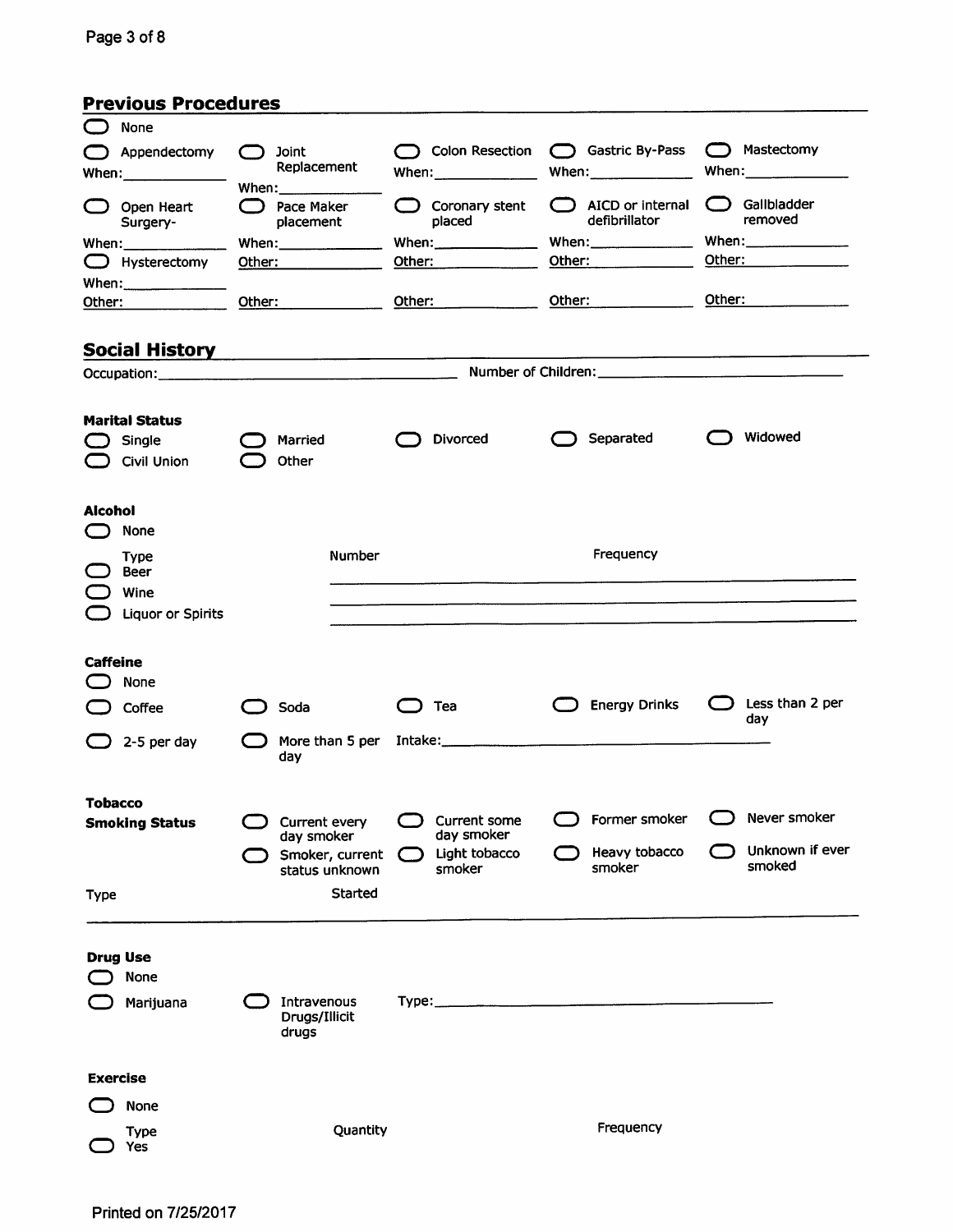# **Family Medical History**

#### No knowledge of family history

No family history of 
<br>
<br>  $\bigcirc$  Autoimmune Disease

- GI Disorders Uiver Disease
- Bleeding/Clotting<br>
GI malignancies

| Mother         | Father | Sister  | Brother | Grandmother | Grandfather             |
|----------------|--------|---------|---------|-------------|-------------------------|
| O              | 0      | O       | $\circ$ | O           | $\circ$                 |
| O              | O      | O       | O       | O           | $\circ$                 |
| O              | Ō      | O       | $\circ$ | O           | $\circ$                 |
| O              | Ó      | O       | O       | O           | $\overline{\mathsf{C}}$ |
| O              | Ó      | $\circ$ | Ō       | Ō           | $\overline{O}$          |
| O              | Ó      | O       | O       | Ó           | $\overline{O}$          |
| $\overline{O}$ | O      | Ō       | Ó       | Ó           | O                       |

#### **Diagnoses**

Colon Polyps

Colitis

Liver Cancer

Colon Cancer

Stomach Cancer

Pancreatic Cancer

**Celiac Disease** 

Printed on 7/25/2017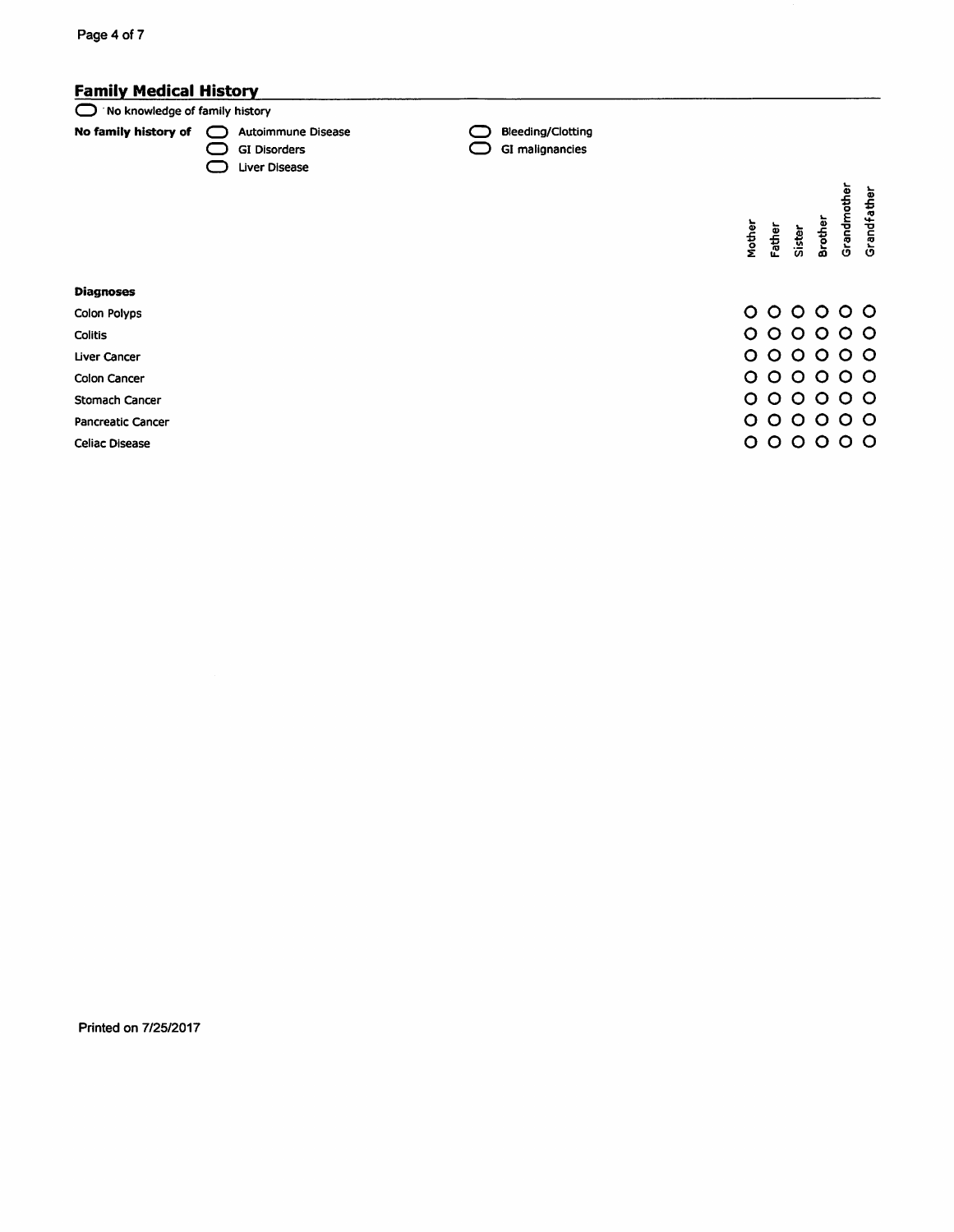# **Review Of Systems**

Allergic/Immunologic  $\supset$  None **HIV** exposure persistent infections strong allergic reactions or urticaria

#### Cardiovascular

 $\supset$  None chest pain shortness of breath with exercise irregular heart beat shortness of breath when lying down palpitations swelling of legs passing out

#### Constitutional

**None** tired fever loss of appetite tired or fatiqued sweats weight gain weight loss

#### **ENMT**

**None** difficulty swallowing dizziness ear pain nasal obstruction nose bleeds sore throat sores in mouth

#### **Endocrine**

 $\bigcirc$  None excessive thirst hair loss heat intolerance

#### **Eyes**

None  $\Box$ double vision loss of vision light hurts eyes

#### Gastrointestinal

 $\supset$  None abdominal pain abdominal swelling change in bowel habits constipation diarrhea swallowing problems gas heartburn jaundice nausea rectal bleeding stomach cramps vomiting hemorrhoids rectal pain burping

# Genitourinary

Y N

Y N

 $\supset$  None dark urine decrease in urine flow painful urination frequent urinary infections frequent urination blood in urine impotence waking up in night to urinate urethral discharge or incontinence

### Hematologic/Lymphatic

None bleeding gums or palpable lymph nodes easy bruising prolonged bleeding

#### Integumentary

つ None allergies dryness hives itching jaundice lesions rashes

#### **Musculoskeletal**

 $\sum_{\text{arthritis}}$ **None** back pain gout joint deformity joint pain muscle weakness stiffness

#### Neurological

Y N

ΥN

 $\Box$  None dizziness fainting frequent headaches migraine numbness or tingling seizures tremors vertigo



#### Psychiatric  $\bigcirc$  None anxiety depression difficulty sleeping hallucinations nervousness panic attacks

Respiratory  $\bigcirc$  None asthma cough dyspnea excessive sputum coughing up blood shortness of breath with exercise

wheezing







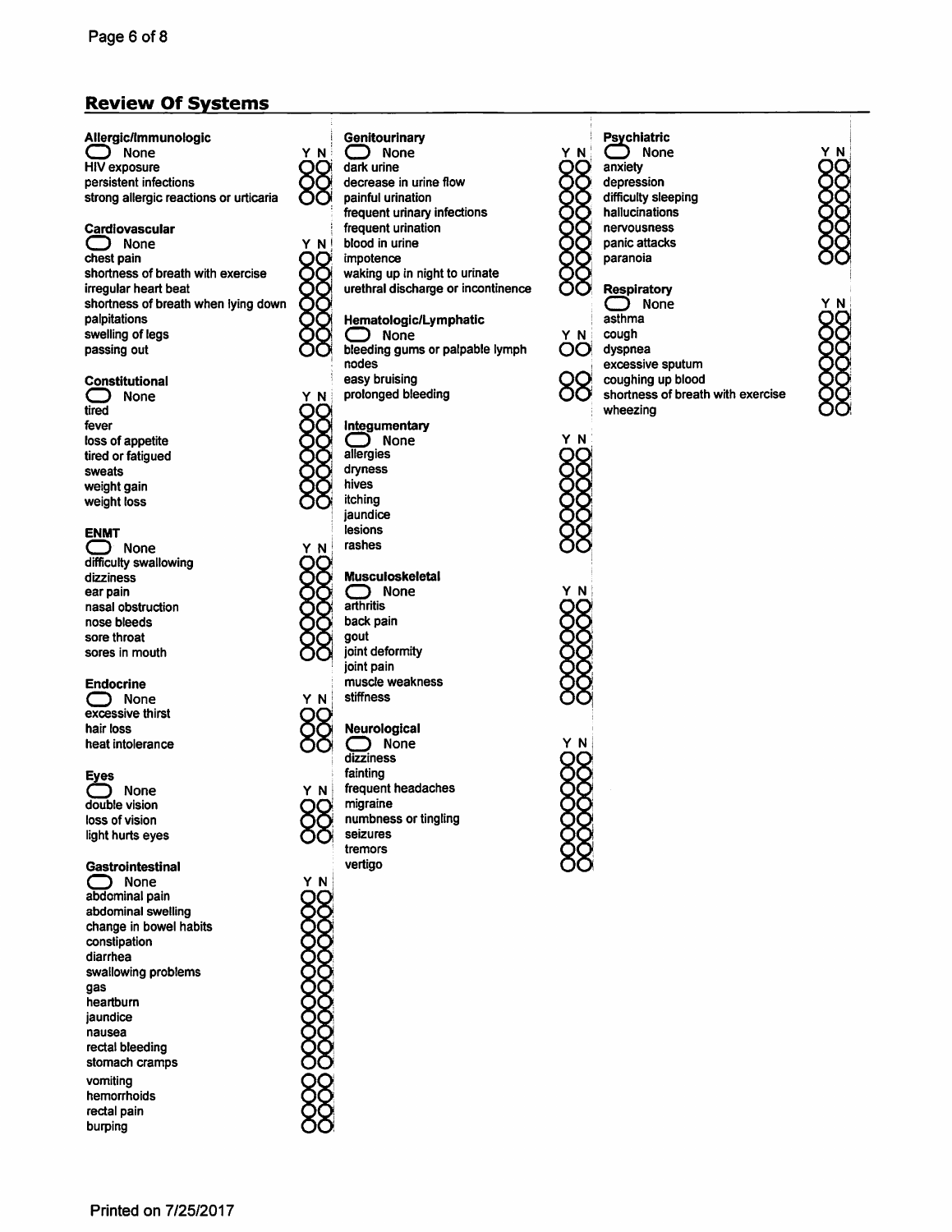| Page 8 of 8 |  |  |  |
|-------------|--|--|--|
|-------------|--|--|--|

| <b>Pharmacy</b>            |                                                                             |          |                    |       |
|----------------------------|-----------------------------------------------------------------------------|----------|--------------------|-------|
| <b>Name</b>                | <b>Address</b>                                                              |          |                    | Phone |
|                            | <b>Consent to Import Medication History</b>                                 |          |                    |       |
|                            | I consent to obtaining a history of my medications purchased at pharmacies. |          |                    |       |
| $\bigcirc$ Yes             | <b>No</b>                                                                   |          |                    |       |
| <b>Reminder Preference</b> |                                                                             |          |                    |       |
|                            | I would like to receive preventive care and follow up care reminders.       |          |                    |       |
| Yes                        | No                                                                          |          |                    |       |
| <b>Reviewed with</b>       |                                                                             |          |                    |       |
| Patient                    | Parent                                                                      | Guardian | <b>Not Present</b> |       |
| <b>Signature</b>           |                                                                             |          |                    |       |

Signature

Date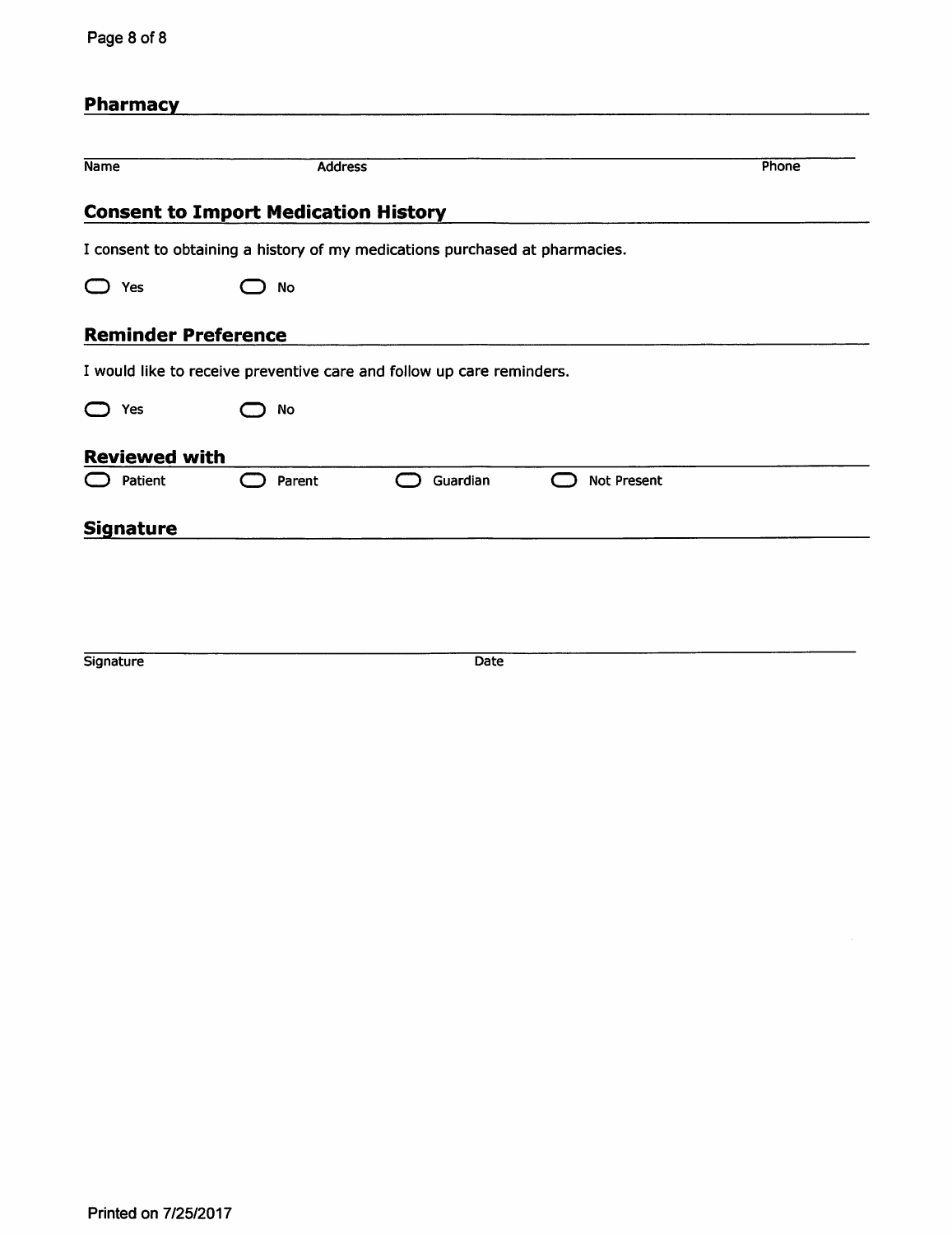

|                                                                                  | <b>PATIENT INFORMATION &amp; DEMOGRAPHICS</b> |                              |  |
|----------------------------------------------------------------------------------|-----------------------------------------------|------------------------------|--|
| How did you hear about us? MD Referral   Web Search   Other ____________________ |                                               |                              |  |
|                                                                                  |                                               |                              |  |
|                                                                                  |                                               |                              |  |
|                                                                                  |                                               |                              |  |
|                                                                                  |                                               |                              |  |
|                                                                                  |                                               |                              |  |
|                                                                                  |                                               |                              |  |
|                                                                                  |                                               |                              |  |
|                                                                                  |                                               | <b>EMERGENCY CONTACT</b>     |  |
|                                                                                  |                                               |                              |  |
|                                                                                  |                                               | <b>INSURANCE INFORMATION</b> |  |
|                                                                                  |                                               |                              |  |
|                                                                                  |                                               |                              |  |
|                                                                                  |                                               |                              |  |

I request that payment of authorized insurance benefits be made to the physician/supplier for any services furnished by that physician/supplier. I authorize any holder of medical information about me to release to the insurance carrier and/or its agents any information needed to determine these benefits or the benefits payable to related services. I understand my signature requests that payment be made and authorizes release of medical information necessary to pay the claim; if at the time of your service, you state you have valid insurance coverage but later determine, for whatever reason, that you were not covered, you acknowledge and agree that you are responsible for the entire fee. In Medicare-assigned cases, the physician/supplier agrees to accept the charge determination of the Medicare carrier as coinsurance and the deductible are based upon the charge determination of the Medicare carrier. My signature authorizes releasing of the information to the insurance agency shown.

Patient, Parent, Guardian or Legal Representative of Patient Date

If signed by party other than patient, indicate relationship below. *Authorized representative must submit copies of legal documents supporting assignment of this authority.*

\_\_\_\_\_\_\_\_\_\_\_\_\_\_\_\_\_\_\_\_\_\_\_\_\_\_\_\_\_\_\_\_\_\_\_\_\_\_\_\_\_\_\_\_\_\_\_\_\_\_ \_\_\_\_\_\_\_\_\_\_\_\_\_\_\_\_\_\_\_\_\_\_

\_\_\_\_\_\_\_\_\_\_\_\_\_\_\_\_\_\_\_\_\_\_\_\_\_\_\_\_\_\_\_\_\_\_\_\_\_\_\_\_\_\_\_\_\_\_\_\_\_\_ \_\_\_\_\_\_\_\_\_\_\_\_\_\_\_\_\_\_\_\_\_\_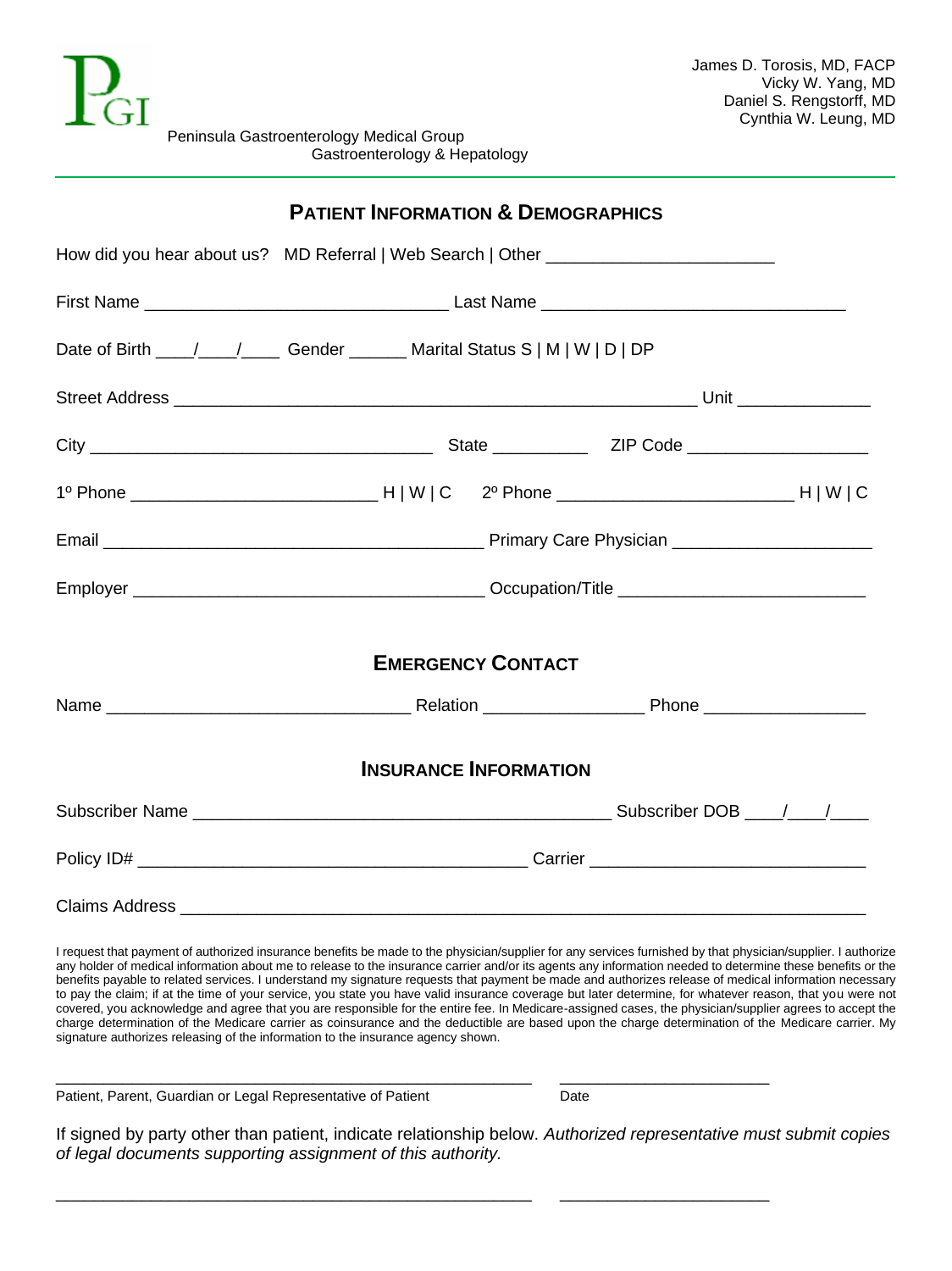

Relationship Witness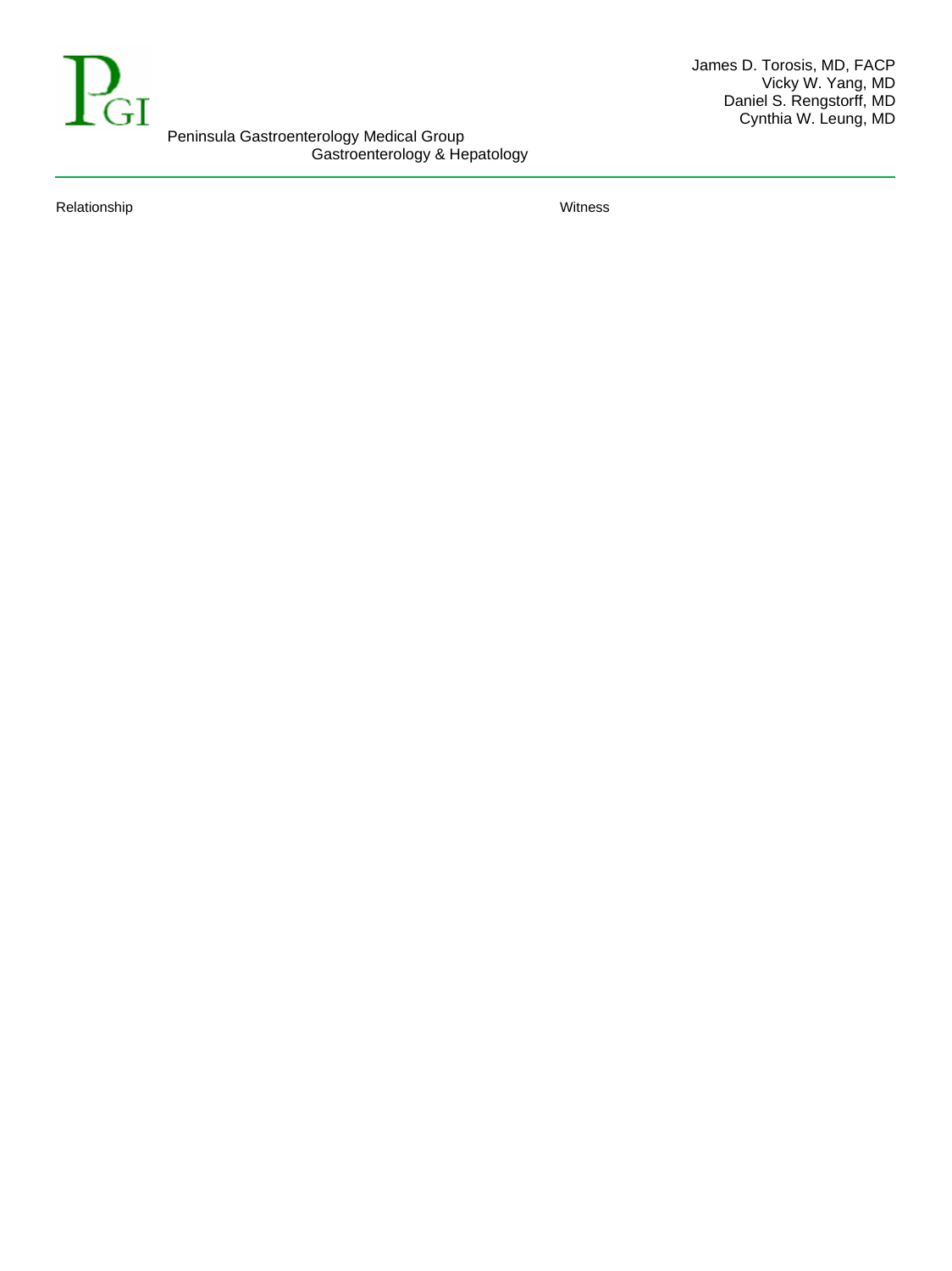

# **FINANCIAL POLICY**

Thank you for choosing Peninsula GI as your health care provider. We are committed to providing you the best possible medical care. Please understand that payment of your bill is important. The following is a statement of our Financial Policy, which we require you to read and sign prior to any treatment. All patients must also complete a Patient Information Form before seeing the physician.

### **REGARDING INSURANCE**

As a courtesy, our office will bill your insurance for the services you will receive. We cannot bill your insurance company unless you give us correct insurance information. *It is your responsibility to inform us if your insurance has changed at any time during treatment.* Please understand that your bill is ultimately your responsibility whether your insurance company pays or not. Your insurance policy is a contract between you and your insurance company. We are not a party to that contract. If your insurance company has not paid your account in full within 45 business days, it will then become your responsibility to pay the balance. We accept Cash, Checks and all Major Credit Cards. Please be aware that some, and perhaps all, of the services provided may be non-covered services and may not be considered reasonable and necessary under your medical plan. All co-pays are due at the time of treatment.

**We DO NOT accept any Blue Cross Covered California, Blue Cross Pathway EPO, or SutterSelect EPO plans. If you have Blue Cross, it is your responsibility to know if it is through Covered California. If this is realized after your visit, you will be responsible for the entire cost of the visit.**

# **MISSED APPOINTMENTS**

Please help us serve you better by keeping your scheduled appointments. To cancel or reschedule an office visit, please do so at least 24 hours in advance. Due to the amount of resources allocated for endoscopic procedures, we require at least 3 full business days' notice for cancellation or rescheduling of appointments. For procedures scheduled with MAC anesthesia, we require 5 full business days' notice. *It is our policy to charge a late schedule adjustment fee of \$300 for procedures and \$75 for office visits.* We can waive this fee with a signed doctor's note or if we are able to fill your appointment slot; however, there is no guarantee that we will be able to fill the slot on short notice. The charge for a late cancellation/no-show procedure or appointment will be billed directly to you and not to your insurance.

# **ANCILLARY SERVICES**

Please be aware that there may be a charge involved for ancillary services such as multiple telephone calls, extended telephone conversations, completing disability forms and/or forms related to your care, and drafting letters on your behalf.

# **PATIENT BALANCES**

If payment is not received within 30 days of the statement, a late fee will be applied to your balance as follows:

• Patient Balances of \$0.01-\$500.00 will incur a \$10.00 late fee each month until payment is received

• Patient Balances greater than \$500.00 will incur a \$25.00 late fee each month until payment is received Thank you for taking the time to review our Financial Policy. Please reach out with any questions or concerns.

\_\_\_\_\_\_\_\_\_\_\_\_\_\_\_\_\_\_\_\_\_\_\_\_\_\_\_\_\_\_\_\_\_\_\_\_\_\_\_\_\_\_\_\_\_\_\_\_\_\_ \_\_\_\_\_\_\_\_\_\_\_\_\_\_\_\_\_\_\_\_\_\_

I have read and understand the Financial Policy in full.

\_\_\_\_\_\_\_\_\_\_\_\_\_\_\_\_\_\_\_\_\_\_\_\_\_\_\_\_\_\_\_\_\_\_\_\_\_\_\_\_\_\_\_\_\_\_\_\_\_\_

Printed Name of Patient